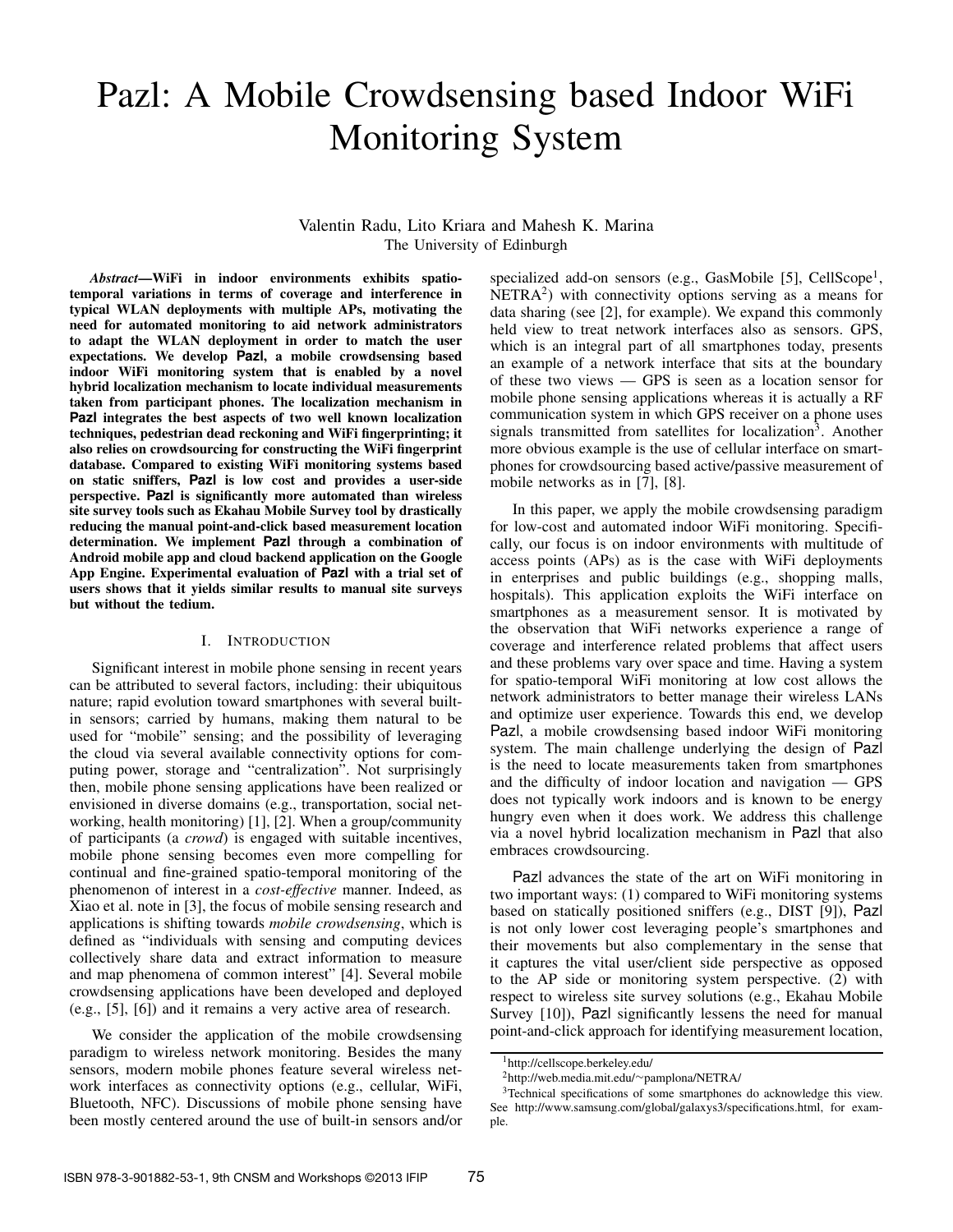thereby paving the way for automated monitoring.

This paper makes the following key contributions:

- We provide evidence for spatio-temporal variability in coverage and interference characteristics of WiFi networks from a user-perspective that motivates automated monitoring. This is done via measurements obtained for a large WiFi deployment consisting of several tens of APs spread across 6 floors of the Informatics Forum building in Edinburgh, UK (section III).
- We design a hybrid indoor mobile phone localization mechanism (section IV) that combines the best aspects of two well-known localization techniques, pedestrian dead reckoning (PDR) and WiFi fingerprinting, neither of which is sufficient by itself for our purpose — location error accumulates over time with PDR especially when based on smartphone sensors and in indoor environments with complex human activities such as using the stairs, whereas WiFi fingerprinting does not work when there is no WiFi coverage which is of interest from a monitoring viewpoint. A key feature of our localization mechanism is that it exploits the locations deemed to be accurately localizable via WiFi fingerprinting for correcting PDR based location estimates. The reference fingerprint database required for WiFi fingerprinting is also constructed in a crowdsourcing manner in our proposal. We show that our localization mechanism achieves a median location accuracy below 3 meters in a building of approximately  $12000 \text{ m}^2$  spread over 5 floors (section V.A).
- We develop Pazl, a mobile crowdsensing based indoor WiFi monitoring system that incorporates the above mentioned hybrid localization mechanism. The implementation of Pazl consists of two parts: (1) an Android application for collecting WiFi and sensor (accelerometer and compass) measurements from each mobile crowdsensing participant's smartphone; (2) a cloud application based on the Google App Engine to localize the measurements from different phones and to merge, store, visualize and analyze for various monitoring related aspects (e.g., coverage holes, channel usage distribution, complex interference patterns resulting from exceptionally long range of some APs as seen from certain locations). Through a user trial, we experimentally evaluate Pazl and find that it provides similar results to the state of the art Ekahau Mobile Survey tool [10] but in a significantly more automated manner by drastically reducing the manual point-and-click location determination used in the Ekahau approach (section V. B).

## II. RELATED WORK

# *A. WiFi Monitoring and Site Surveys*

Monitoring WiFi networks (802.11 wireless LANs) has received much attention from the research community (see [9] and references therein). The current state of the art approach as exemplified by DIST [9] is to deploy a number of stationary sniffers (also called air monitors) separate from the WLAN infrastructure. Similarly, WizNet [11] employs many cheap ZigBee sensors in conjunction with digital signal processing techniques to tell apart between 802.11 and other signals. This stationary sniffer approach gives greater visibility and flexibility compared to the earlier approaches of relying on management information obtained from APs or observing the wired side of APs using SNMP, syslog and packet sniffing. However, it can be quite expensive and justified when the focus is on security which indeed is the case for most advanced WLAN monitoring systems like DIST. Also for the stationary sniffer approach to capture the user perception of WiFi networks, the density of sniffers has to be very high. Smart APs which are the norm today also cannot capture the user-side view despite the sophisticated spectrum sensing and centralized intelligence they are equipped with.

In [12], the authors argue in favor of a client-side perspective which can lead to better understanding of the actual coverage and interference conditions (due to interference within the WLAN, from other co-located WLANs and interference from non-WiFi devices using the same spectrum such as bluetooth, microwave ovens and cordless handsets). The latest 802.11 standard [13] incorporates wireless LAN radio measurements support (which were originally introduced in 2008 as part of 802.11k substandard) to get client side measurement reports to assist with seamless mobility etc. but they have two key limitations from our perspective: (1) there is no solution specified to localize measurements from clients indoors; (2) requesting client side reports from the associated AP fails in cases where the client is in an area with no coverage.

*Wireless site survey* is another relevant process, which is concerned with designing and planning a WiFi network by identifying the number and locations of APs prior to deployment as well as post-deployment walk-testing, analysis or diagnosis of an existing WLAN [14], the latter more related to monitoring and thus this paper. Many software and hardware tools exist to assist with wireless site surveys. Some of them are offline tools based on models such as AirTight Planner<sup>4</sup> for predictive surveys to estimate coverage for a given placement of APs. A prominent example of an online site survey tool that is closely related to our work is the Ekahau Mobile Survey [10], which we use as the benchmark for our Pazl system. Different from Pazl, the Android based Ekahau Mobile Survey app targets the single user case and also requires the user to repeatedly point-and-click their location on a floor map while walk testing. In [15], a robot based spectrum survey system called Sybot is proposed where the main focus is on reducing the measurement effort. In contrast, Pazl offers a low cost, less disruptive and continual monitoring alternative by leveraging the smartphones carried around by mobile users in the monitored environment.

While monitoring and site surveys could in general involve active measurements for analyzing WLAN performance, in Pazl we limit ourselves to *passive* monitoring via WiFi scans, which are sufficient to diagnose most coverage and performance oriented WLAN problems; we do this to keep disruption and battery drain to crowdsourcing participants minimal.

<sup>4</sup>http://www.airtightnetworks.com/home/products/AirTight-Planner.html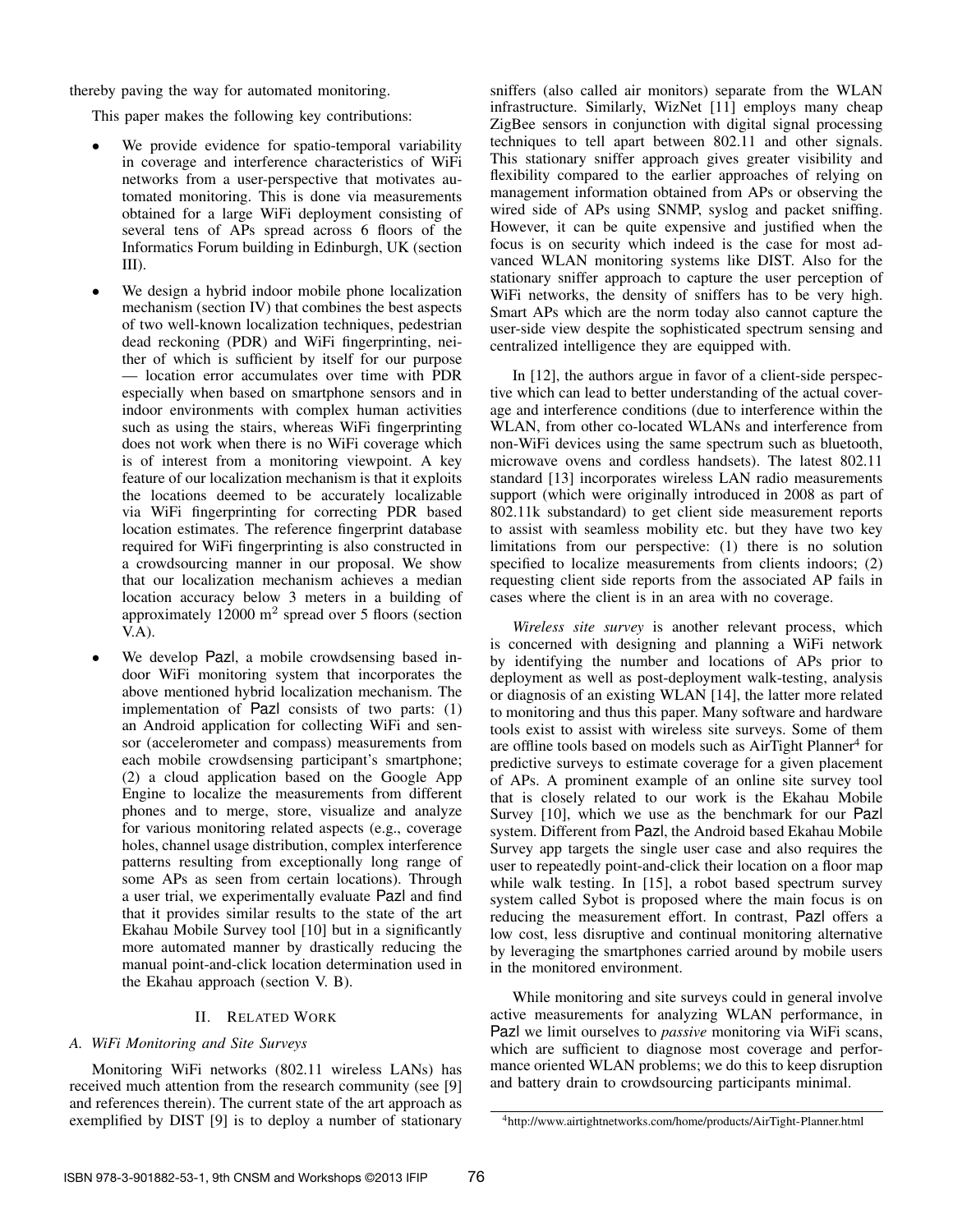#### *B. Indoor Mobile Phone Localization*

Common presence of sensors such as accelerometers and compasses in smartphones have made pedestrian dead reckoning (PDR) [16] an attractive technique for mobile phone localization. While some systems combine PDR with a map to avoid war driving for localization in areas away from roads and streets outdoors [17], others such as GAC combine it with occasional GPS correction for energy-efficient location tracking on roads [18]. A well-known limitation of PDR schemes is that error accrues over time unless it is corrected by a more reliable reference in between.

WiFi fingerprinting is another well-known localization technique that can exploit the presence of WiFi interfaces now common on smartphones. WiFi infrastructure is also prevalent these days in many indoor environments. Early WiFi fingerprinting systems such as RADAR [19] and Horus [20] rely on an initial training phase to construct fingerprint database for use as a reference in the positioning phase later. As the training phase can be quite time consuming and expensive, more recent WiFi fingerprinting systems make this training phase automated via crowdsourcing using mechanisms of increasing sophistication (e.g., Redpin [21], OIL [22], WiFi-SLAM [23], Zee [24]). An obvious limitation of WiFi fingerprinting is that it works only where there is WiFi coverage. Moreover, for navigation and continuous location tracking, repeated WiFi scanning can be both energy and time consuming (around 1W and ∼500ms per scan).

Combining PDR with WiFi fingerprinting to overcome the above mentioned limitations of both has been considered recently in [25] and [26]. The UnLoc system [25] combines the use of inertial sensors (accelerometer, compass, gyroscope) with the notion of natural and organic landmarks that are learnt over time for indoor navigation. While the use of WiFi fingerprinting in UnLoc is limited to identifying organic landmarks based on radio environment, Pazl uses it more softly and continuously with the aid of a particle filter to opportunistically correct PDR errors. In [26] the use of WiFi fingerprinting, also to correct PDR, is limited to only those locations where maximum signal strength is seen. While both [25] and [26] use a basic PDR scheme, Pazl incorporates a more sophisticated version with activity recognition capability that would be needed in more complex environments (e.g., multi-floor buildings with elevators and stairs to move between floors). Moreover, unlike [25] and [26], for the PDR Pazl uses only accelerometer and compass for the PDR which are present in almost every smartphone, thus achieving wider applicability.

# III. MOTIVATION

We observed the WiFi network behavior in the Informatics Forum building at Edinburgh University with several tens of APs deployed for campus WLAN and other APs (from testbeds and co-located wireless networks) spread across 6 floors. The dynamism of the WLAN is obvious when looking at the varying number of APs that can be observed over a period of a few days (Figure 1). There is a clear pattern showing the number of APs decreasing over the night hours and increasing during the day, matching typical usage patterns.

We used the Ekahau mobile site survey application to determine the WLAN coverage on a floor (Figure 2). We found



Fig. 1: Number of active APs detected at a single location over a long period of time.

that some areas, indicated with red color, have poor signal reception or no coverage at all. While most of these places are near metallic staircases or heavy concrete walls, to our surprise poor coverage is seen near some offices where we expect good signal reception.



Fig. 2: Coverage map obtained with the Ekahau Mobile Survey tool.



Fig. 3: AP channel distribution.

Channel usage distribution is an aspect that indicates the potential amount of interference experienced by clients operating on different channels. Figure 3(a) shows the density of APs per channel in both 2.4GHz (channels 1, 6 and 11) and 5GHz bands across an entire floor. Even though the channel usage is quite uneven and thus not ideal, we notice something even more interesting at certain locations. For example, the observed channel usage distribution in one of the offices situated on the inner ring of the building is shown in Figure 3(b). Channels 1 and 11 are heavily used compared to channel 6 in the 2.4GHz band, and the four strongest APs are in channels 1 and 11.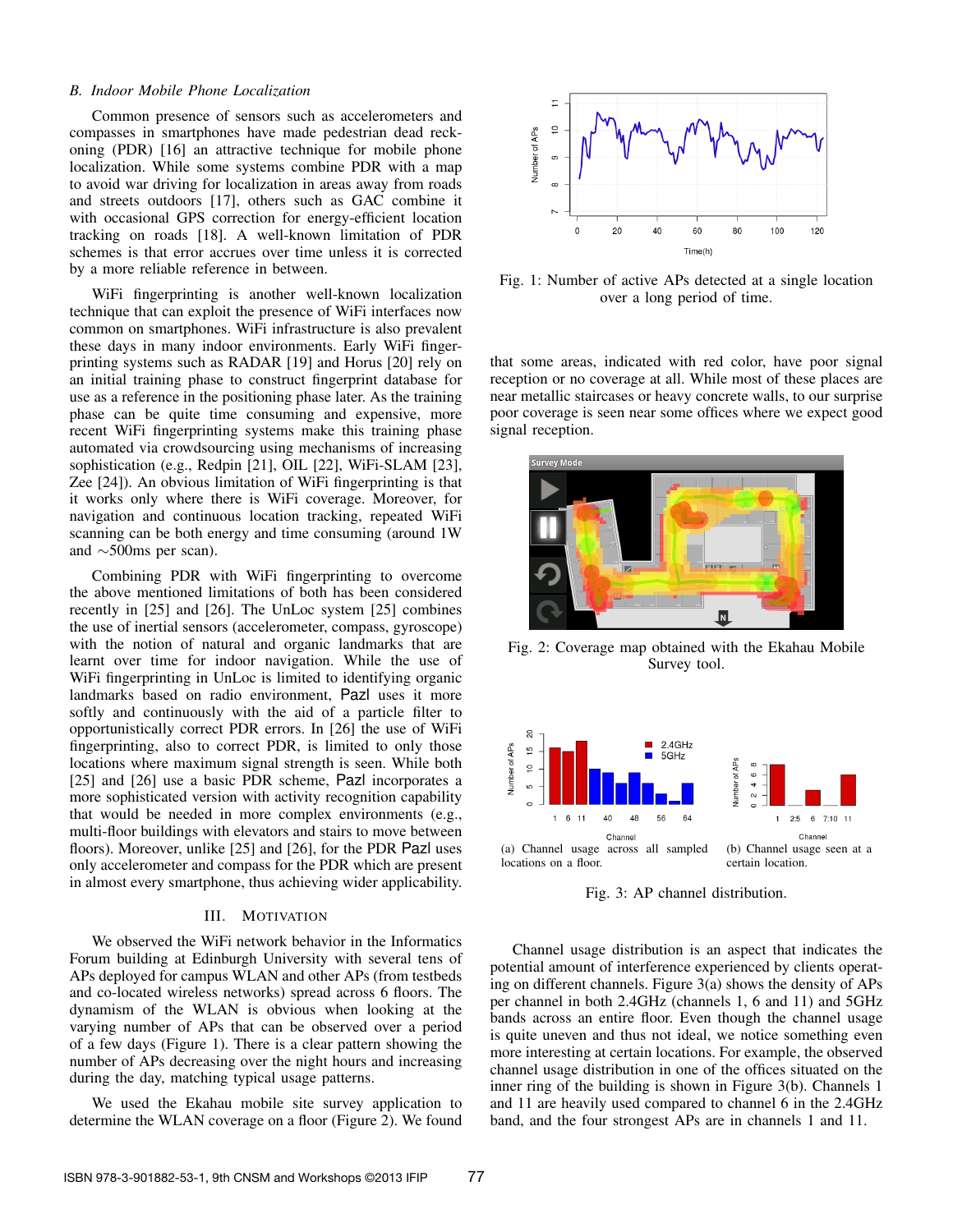APs with unusually long transmission range can interfere with many other APs operating on the same channel, thus having an adverse effect on WLAN performance. This could be a result of the building environment (material, layout, etc.) as well as AP configuration settings (e.g., high transmission power). We have conducted a manual WiFi site survey for the entire building and determined the physical 3D distance each AP reaches in the building (Figure 4). We observed median coverage radius of about 45 meters. The exception was an AP sensed in all locations measured, and reaching as far as 76 meters. From closer inspection, we identified that this was an experimental AP temporarily setup for research purposes. In practice, similar effect could also result due to the nature of the radio propagation environment.



Fig. 4:  $CDF<sup>5</sup>$  of coverage range of all APs.

The above observations highlight the spatio-temporal differences in coverage and interference in typical WLAN settings with multiple APs and in turn motivate the need for automated monitoring systems. We describe Pazl, our low-cost solution towards this end, in the next section.

## IV. PAZL DESIGN AND IMPLEMENTATION

# *A. Pazl Hybrid Localization Mechanism Overview*

As noted at the outset, the key challenge underlying the design of a low-cost and automated indoor WiFi monitoring system based on mobile crowdsensing is locating each measurement. We design a hybrid localization mechanism (illustrated in Figure 5) to address this challenge. Phone's sensors (accelerometer, compass and WiFi interface) collect samples of acceleration, orientation and WiFi scans. Acceleration is used by the Activity Classification component to detect the activity performed by the user. If this activity is location specific, Map Knowledge aids in estimating the location. Acceleration and Orientation are used in the Pedestrian Dead Reckoning (PDR) component to track the continuous movement. Finally, a WiFi fingerprint is extracted from a WiFi scan and compared with those in a fingerprint database (also created via crowdsourcing) for closest matches in signal space. Locations associated with those matches in the database are used to estimate the location of the user at the moment of scan. All these different estimations are merged using a particle filter to return a single location estimation.

Next, we present the two main components of the hybrid localization mechanism in Pazl: the pedestrian dead reckoning



Fig. 5: Schematic of the hybrid localization mechanism.

based continuous location tracking and the WiFi fingerprinting component.

#### *B. Pedestrian Dead Reckoning (PDR)*

The PDR method tracks a pedestrian user by starting from a known location and estimating consecutive positions based on traveled distance and direction. To limit the error accumulation caused by noisy sensors and erroneous inferences about user's activities (e.g., walking vs. going on stairs), repeated corrections to the trail are needed.

Knowing the layout of the building provides the opportunity to make those corrections. Map Knowledge can provide the information to restrict the possible directions of the movement. For instance, walking on a corridor is typically done in a straight line and minor interferences of electronic equipments with the phone's compass can be corrected. If compass deviation suddenly gets close to a right angle, the system infers that the user has left the corridor, either to go into a room or made a turn to another corridor. The closest door or corner is then associated with the user's location.

Moreover, the map can also provide a location estimation based on the context of the user's movements (as in [27]). Certain activities like going up or down stairs or taking an elevator can be performed in precise locations inside a building. An Activity Classifier can identify these instances (landmarks) and assist in correcting the location estimation. In order to identify these landmarks, we first classify the user's movement. Most activities are performed similarly every time and their acceleration patterns can help to recognize them. Different orientations of the phone can still result in the same acceleration magnitude given by:

$$
a = \sqrt{a_x^2 + a_y^2 + a_z^2} - g \tag{1}
$$

where  $q$  is the Earth gravity,  $ax$ ,  $ay$  and  $az$  represent the acceleration detected along the three orthogonal axes.

To cover for different situations of carrying a phone, we consider two most likely cases of carrying a phone, in hand and in pocket. While walking with the phone in hand has a simpler acceleration pattern (Figure  $6(a)$ ), walking with the phone in

<sup>5</sup>Cumulative Distribution Function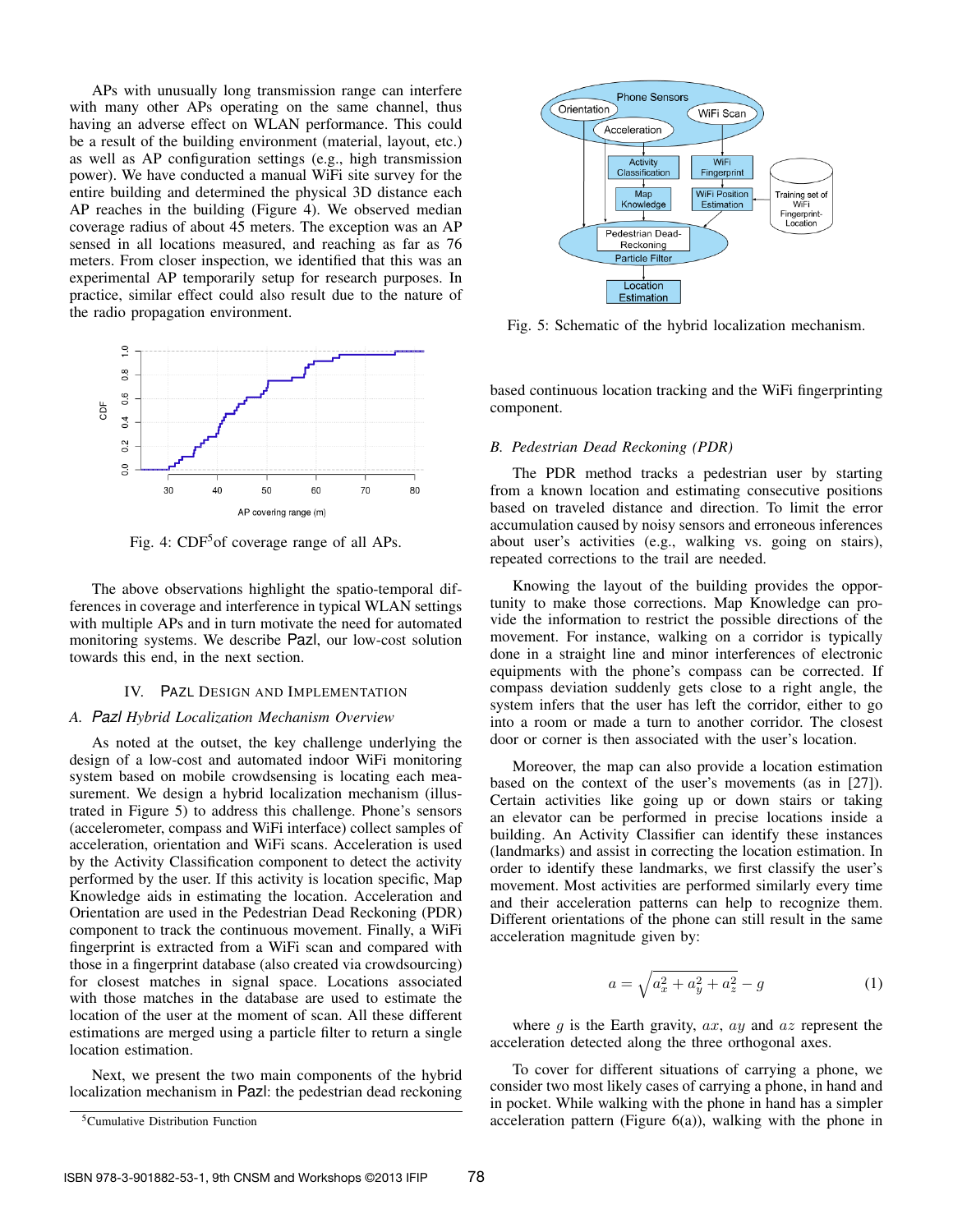

Fig. 6: Acceleration pattern when walking (raw acceleration with blue and filtered acceleration with red).

pocket transfers a lot of vibrations to the phone when the leg with the pocket steps (Figure 6(b)). However, for both cases, a step counting method with a suitable chosen threshold is used to detect steps and thus the walking speed. Step counting is also employed to determine the change of levels when using the stairs, Figure 7.



Fig. 7: Going down the stairs acceleration pattern.

Elevator movements present a specific pattern, with significant accelerations when the elevator starts and stops (Figure 8). The number of floors traveled is obtained from the time of the elevator movement (as in [28]).



Fig. 8: Elevator acceleration pattern.

We evaluate the activity classification component using sample acceleration patterns for different activities from two participants. These samples serve as training as well as test data for different classifier algorithms implemented in the wellknown machine learning toolkit Weka<sup>6</sup>. In our evaluation, the training set consisted of 166 instances of activities from two participants annotated with the right activity. These activities were: standing, walking, going up on stairs, going down on stairs, going up by elevator, going down by elevator, opening and closing doors. All these for both cases with the phone in pocket and with the phone in hand. Using Weka's crossvalidation option, we compared two window sizes of 128 and of 256 samples, testing all the classifiers available on Weka. Naive-Bayes had the best performance on a window size of 256 samples, which we later used in our evaluation.

With an accuracy of 85.3% for Naive-Bayes, some activities were wrongly classified, e.g., walking was confused with going down the stairs 10% of the time. In practice, it is common for multiple activities to be captured within a single 256 sample window (3.2 seconds at sensor sampling frequency of 40Hz), so the rate of bad classifications may be higher. To prevent these wrong inferences from having a significant negative effect on location tracking estimation, we need the assistance of a separate component to be resilient to such wrongly classified activities. In our system, this is the WiFi fingerprinting component which is described next.

## *C. WiFi Fingerprinting Component*

The WiFi fingerprinting localization component in Pazl can be seen as a stand alone localization solution but because of its limitations (e.g., not being able to localize in areas with no WiFi coverage) we have used it as an alternative and complement to the PDR component.

Based on a WiFi scan measurement from the phone, the vector of the five strongest APs is taken as the fingerprint and compared to all fingerprints in the training set. The closest matching fingerprints are selected using Euclidean distance (as in [29]). A weighted mean of the first three locations corresponding to the closest matching fingerprints is chosen as the estimated location from WiFi fingerprinting component.

The frequency of WiFi scans was chosen to be one scan every 20 seconds, which is a compromise between keeping the energy consumption low as each WiFi scan increases energy consumption on the phones and gathering enough data for the WiFi coverage map generation as well as assisting with the PDR estimation sufficiently often.

Following the above outlined approach for WiFi fingerprinting, we found that location estimations for some places in the building are more accurate than others. This is illustrated in Figure 9, which shows areas with low (green) and high (red) location errors, calculated as the distance between the estimated location and the ground truth.



Fig. 9: Spatial distribution of WiFi fingerprinting based location estimation errors on the floor plan.

Upon deeper examination, we find that this spatial difference in location estimation errors is linked to the spatial distribution of locations associated with the closest matching

<sup>6</sup>http://www.cs.waikato.ac.nz/ml/weka/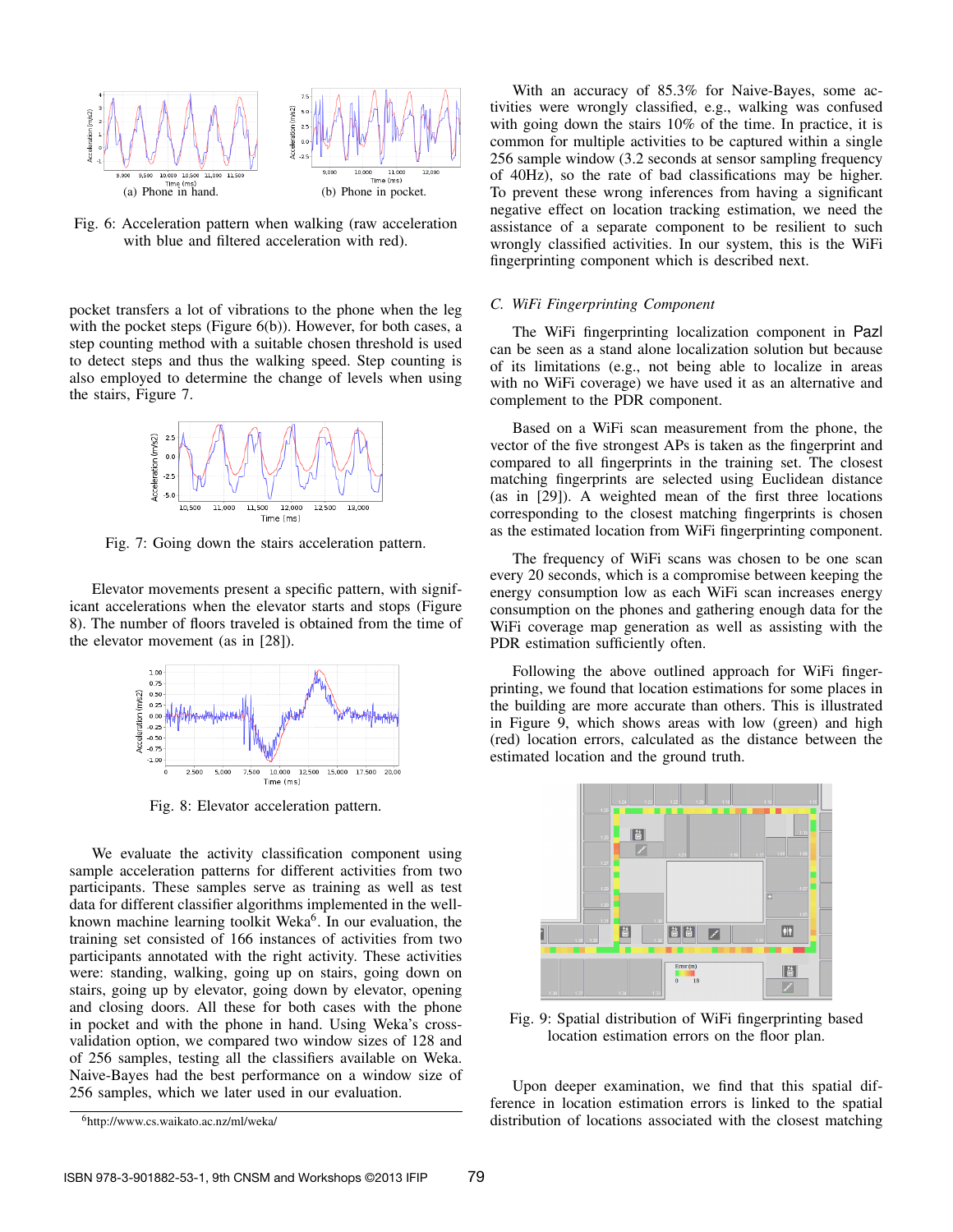fingerprints from the database. Greater resemblance of fingerprints between nearby areas results in a higher accuracy for the WiFi location estimation. The correlation between the WiFi fingerprinting based location estimation error and the *perimeter* (sum of the pairwise distance between the locations corresponding to three closest matching fingerprints in the database) is illustrated in Figure 10. We can therefore use the perimeter as a metric to judge the reliability of the location estimation from the WiFi fingerprinting component — lower the perimeter, lower the error. We rely on the perimeter metric to decide when to use the WiFi location estimation to assist in correcting the PDR via the particle filter as described below.



Fig. 10: Correlation between the estimation error and the perimeter of locations for the three closest matching fingerprints.

## *D. Particle Filter*

Estimations provided by the Activity Classifier with the Map Knowledge and the WiFi component are integrated using a particle filter methodology.

Each particle is probabilistically progressed using PDR and its weight is adjusted based on the observations received from sensors, like compass indications, distance, probability of occurrence of different activities and confidence in the WiFi location estimation.

We observed that the direction (as given by compass indication) and distance travelled by the user suffer from small deviations that follow a Gaussian distribution, given by (2).

$$
f(x) = \frac{1}{\sigma\sqrt{2\pi}}e^{-(x-\mu)^2/2\sigma^2}
$$
 (2)

where, x is the chosen deviation and  $\mu$  is the mean and  $\sigma$ the standard deviation of observed model.

Each particle performs its own independent PDR with its own sequence of probabilistically chosen activities, direction and distance traveled. In addition, whenever reliable WiFi fingerprinting based location estimation is available as indicated by lower perimeter metric, the weight of particles with PDR based location estimation that is close to the WiFi location estimation is increased.

## *E. Implementation*

Pazl implementation consists of two parts: a mobile application that collects data from the phone's sensors (including WiFi scans) and a server application that receives the data to be processed for estimating the locations of WiFi scan measurements following the hybrid mechanism described above as well as for WiFi monitoring related visualization and analysis. The phone application is developed to run on a large variety of Android phones. To provide increased availability and concurrent access, the server application is developed to run on the cloud (Google App Engine in our implementation).

On the phone, acceleration, orientation and WiFi scans are collected only when the user is moving. When the phone is stationary, the compass and the radio interface are not used to save energy. Only the accelerometer is left on to run at a lower frequency just to sense when the user is moving again. Stored acceleration, orientation and WiFi measurements are uploaded opportunistically to the server: when the phone is charging, when WiFi access is available instead of 3G, or when upload is forced by the user.

All the WiFi samples are stored on the server together with the time and estimated location when they were obtained. For visualization of the coverage map, we use the Inverse Distance Weight based spatial interpolation [30]. Data is aggregated at a cell level of size 1  $m^2$ , by the median value if there are more measurements collected in the same cell. Selecting just a small set of WiFi samples based on the time when they were collected, dynamic reports can be generated, like the behavior of the network in a particular time period over several days or between different times within a day.

## V. EVALUATION

#### *A. Localization Accuracy*

For our evaluation we assigned the task of collecting WiFi fingerprints for the training set of the WiFi localization component to two of our participants. They both contributed independently to collecting WiFi fingerprints from inside the building and annotating them with their exact location through a visual interface on the screen. Other systems like WiFi-SLAM [23] can automate this process, but we chose this approach to avoid the complexity of other systems and to have a higher confidence on the training set for the WiFi localization component that would serve all the other participants. Similarly, the activity classifier was trained with the sample acceleration patterns from two participants and the classifier was used to classify activities of all the other participants.

The experimental evaluation of the system involved 5 participants, all with Nexus One phones running Android 2.3. To evaluate the accuracy of the localization solution, we used the following experiment setup. A track of about 100m was chosen on the corridors with multiple (20) points, representing entrances to offices adjacent to a corridor, selected to offer the ground truth of our evaluation. Three participants walked on the track with the phone in hand and two with the phone in pocket. At the beginning of the track their time was synchronized with a clock and for every encounter of a ground truth position, the time was recorded. Location estimation errors were computed for each ground truth location as the Euclidean distance to Pazl's location estimation.

The localization error of Pazl is presented in Figure 12. It can be seen that the accuracy for the case with the phone in pocket tends to be lower than the case with the phone in hand.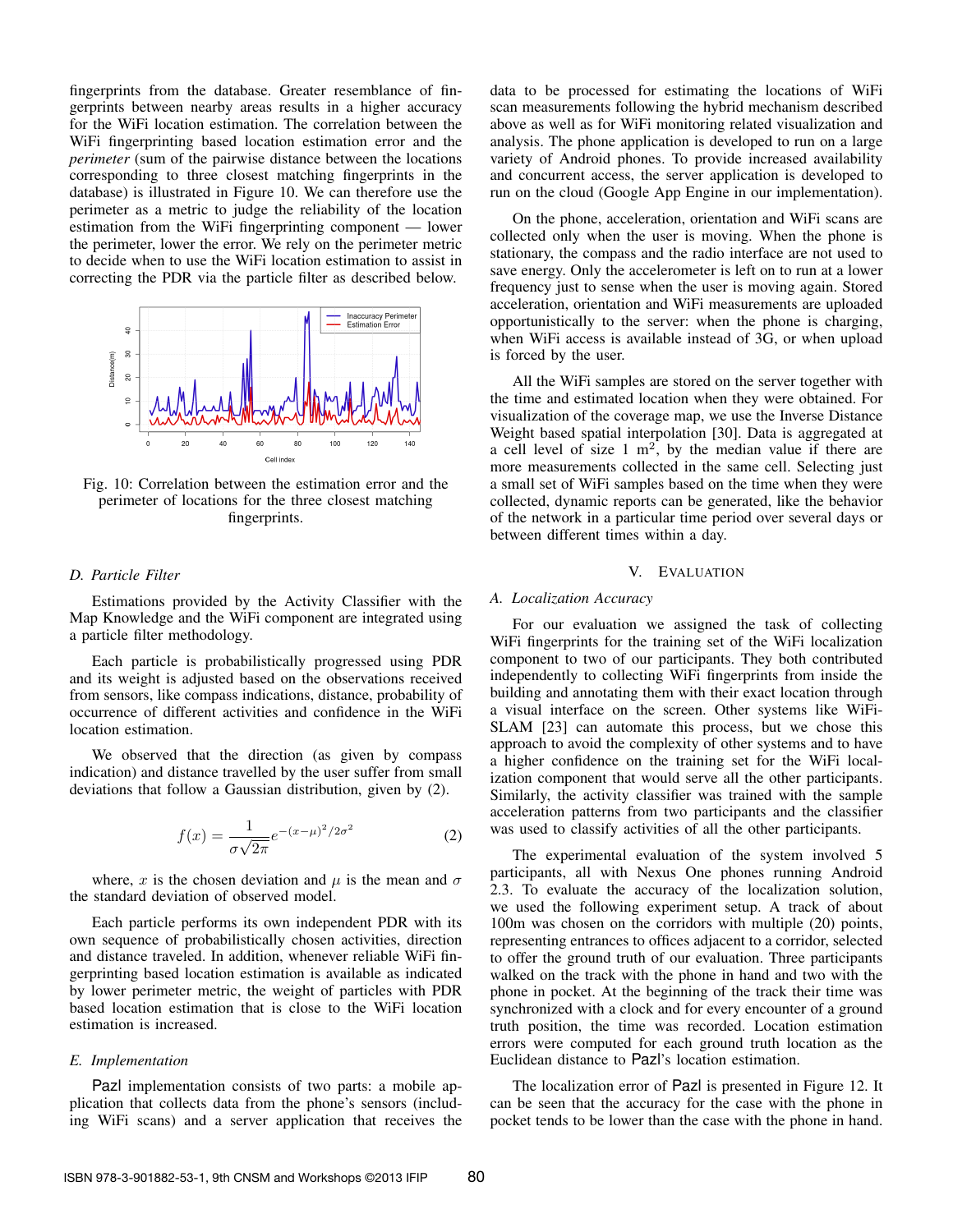

Fig. 11: WiFi coverage on a floor in dBm.



Fig. 12: CDF of location estimation errors.

This is because counting the number of steps with the phone in pocket is relatively a harder task.

# *B. Results Using Pazl and Comparison with Ekahau Mobile Survey*

We evaluated Pazl in a small scale experiment in order to simulate a crowd–sourced site survey. The experiment was performed during a full working day (from 10am to 6pm), with 5 participants. They were asked to carry their Nexus One phones with them while moving freely during the day inside the building. No specific training was required beforehand other than just installing the Android app. We chose to focus only on a single floor in this analysis for ease of understanding, but participants were allowed to move between floors in the rest of the building using elevators and stairs as demanded by their day tasks.

The coverage maps obtained with Pazl are compared with the ones from using Ekahau Mobile Survey tool [10] in Figures 11 and 13. The Ekahau application shows the signal coverage only near the locations where measurements were collected, indicated with distinctive colors, representing different values of the Received Signal Strength (RSS). For the coverage representation using Pazl, we tried to keep the same color scheme as Ekahau to allow comparison between the two systems. Pazl estimates an extended coverage map via spatial interpolation for the entire floor plan, even for areas with no measurements. In the coloring scheme green indicates very good RSS, red indicates poor RSS, and other values of RSS are represented with a mixture of the two colors. Comparison

between the two systems can be done through color correlation or values comparisons in areas where they could both estimate the coverage, in particular on the corridors.

The coverage for the floor is shown in Figure 11 where we can observe that poor RSS was identified by both systems in the bottom left (Pazl indicated -78dBm, while Ekahau indicated -75dBm) and bottom right sides of the floor plan (Pazl indicated -66dBm, whereas Ekahau indicated -70dBm). We can also observe that both systems detect stronger RSS in almost the same places, in vicinity of APs. As for differences, Pazl estimated a region with low signal strength in the middle of the corridor, near the elevator, indicating -75dBm, whereas Ekahau recorded the signal strength in that area to be -65dBm.<sup>7</sup>

We also present the corresponding results for a specific AP in Figure 13, with very close match observed between the two systems. A good coverage of the AP is detected by both systems closer to where the AP is located and also on the corridor going top to bottom in the figures. Coverage is relatively worse along the other corridor going from right to left which we believe is because AP does not have a clear view of that corridor as it is occluded somewhat by the corner where the two corridors intersect.



Fig. 14: Channel usage distribution.

Channel usage distribution obtained with Pazl for a floor was compared with a manual site survey (Figure 14). The difference is between 1 and 3 APs per channel. This maybe because some of the APs located in other parts of the building

<sup>&</sup>lt;sup>7</sup>Based on manual wireless site survey in that area, we observed that the max signal strength varies between -71 and -76dBm and that the nearest AP is shadowed by the corner of the wall. With only one run, this area may have witnessed direct line of sight when surveyed using the Ekahau tool.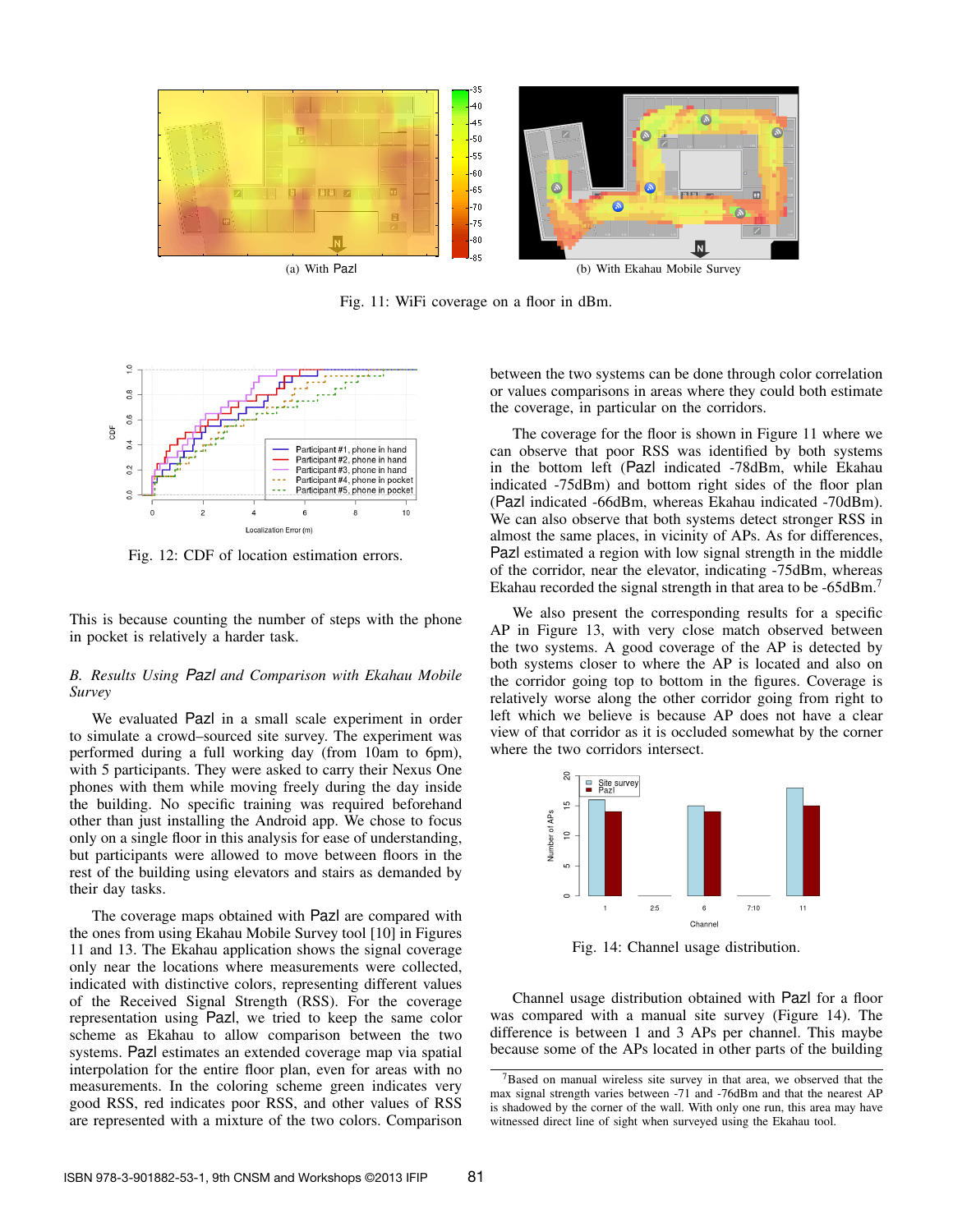

Fig. 13: Coverage of an AP in dBm.

can be sensed only in specific areas, which might not have been reached by any of our participants over the period of the experiment.

We provided **Paz**l with physical location of campus WLAN APs in the building to estimate the coverage range (maximum distance of propagation) of APs that are seen from a floor (Figure  $15<sup>8</sup>$ ). These are not the exact maximum coverage range of APs because samples are limited to the areas traversed by participants. Still this experiment demonstrates that Pazl can detect problematic scenarios such as the APs that have unusual coverage. Analyzing a particular case, an AP located at the fifth floor was sensed at the first floor, over 55 meters away. This is due to the layout of the building which is mostly glass inside and has a large open area in the center. When we take this together with the fact that this fifth floor AP shares one of the heavily used 2.4GHz channel with other APs on the first floor, we have a scenario where channel allocation is poorly done risking interference related performance degradation from a user perspective.



Fig. 15: Coverage range of APs on a single floor obtained with Pazl.

#### VI. DISCUSSION

Recall that the experimental evaluation of the system involved all participants using the same type of phone. This is to avoid the problem of device calibration. With a single type of phone, all devices are expected to have similar WiFi scanning sensitivity so data was used exactly how it was sensed by the phone. There are solutions available for calibration between devices, like using kernel estimation with wide kernel widths to transform RSS from one device to another [31]. However, other factors such as the position of the phone relative to the human body may have similar or higher impact than RSS differences between different types of devices. In [32] differences larger than 10dBm between direct line of sight and human body shielding the phone are reported. Considering for all these aspects in a practical way is an open question.

Our experiment of one working day was just a proof of concept. We are planning to expand the evaluation to a longer period of time and involve a larger number of participants with their different Android phones. The goal is to identify interesting and dynamic aspects of WiFi coverage and interference as well as evaluate different incentives for people to participate. Note that there are further challenges to be addressed before a complete seamless crowdsensing based monitoring solution can be realized. For example, the localization component of a continual monitoring system needs to know when the user is making the transition from outdoors to indoors to start collecting samples and the other way around to stop collecting measurements.

## VII. CONCLUSION

In this paper, we have highlighted the need for automated WiFi monitoring in indoor environments with multi-AP WLAN deployments via measurements. To address this need, we develop Pazl that leverages smartphones used by occupants of these environments and their natural mobility to realize a low cost and automated mobile crowdsensing based WiFi monitoring system. Pazl is built upon a novel hybrid localization mechanism that combines pedestrian dead reckoning and WiFi fingerprinting to locate each WiFi measurement obtained from a participating smartphone. Evaluation of Pazl showed that it yields results similar to state of the art wireless site survey tools but in a significantly more automated manner. It also captures the more valuable user-side perspective. Our future work will focus on a more thorough evaluation of Pazl over a longer period with more users capturing dynamic aspects of WiFi networks and in different environments. Other aspects for future work include incentive mechanisms to encourage user participation and broadening the monitoring beyond WiFi to consider cellular and bluetooth coverage in indoor settings.

<sup>&</sup>lt;sup>8</sup>Note that this figure is different from Fig. 4 because the latter corresponds to the whole of the building